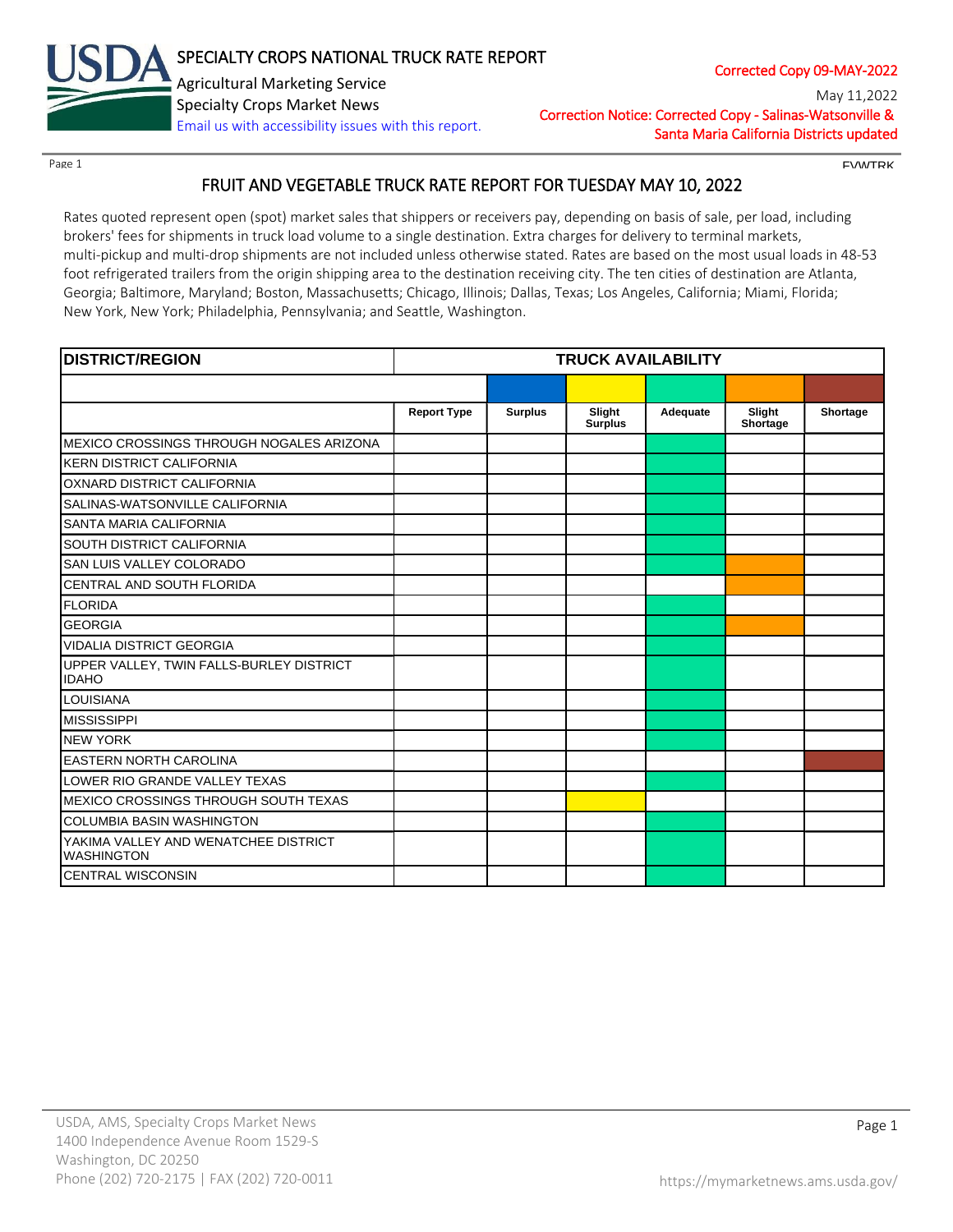

Correction Notice: Corrected Copy - Salinas-Watsonville & Santa Maria California Districts updated May 11,2022

 $P$ age 2 FVWTRK and the set of the set of the set of the set of the set of the set of the set of the set of the set of the set of the set of the set of the set of the set of the set of the set of the set of the set of the

# PRICES FOR TUESDAY MAY 10, 2022

In areas where rates are based on package rates, per-load rates were derived by multiplying the package rate by the number of packages in the most usual load in a 48-53 foot trailer.

# PERCENTAGE OF CHANGE FROM TUESDAY MAY 3, 2022 SHOWN IN ()

#### MEXICO CROSSINGS THROUGH NOGALES ARIZONA

#### --BEANS, ROUND GREEN TYPE, CORN, SWEET, CUCUMBERS, EGGPLANT, HONEYDEWS, ORANGES, SQUASH, TOMATILLOS, TOMATOES, TOMATOES, CHERRY, TOMATOES, GRAPE TYPE, TOMATOES, PLUM TYPE AND WATERMELONS

|              |          | RANGE     | <b>MOSTLY</b> |        |
|--------------|----------|-----------|---------------|--------|
| Atlanta      | Adequate | 5900-6800 | 6300-6600     | $(+1)$ |
| Baltimore    | Adequate | 7000-7500 | 7000-7300     | $(+1)$ |
| Boston       | Adequate | 7800-8500 | 8100-8300     | $(+1)$ |
| Chicago      | Adequate | 4800-6500 | 5500-5800     | $(+1)$ |
| Dallas       | Adequate | 3200-4400 | 3400-3700     | $(+1)$ |
| Los Angeles  | Adequate | 1400-2200 | 1700-2000     | $(+3)$ |
| Miami        | Adequate | 7000-7700 | 7300-7500     | $(+1)$ |
| New York     | Adequate | 7700-8100 |               | $(+1)$ |
| Philadelphia | Adequate | 7700-7900 |               | $(+1)$ |

KERN DISTRICT CALIFORNIA

#### --CARROTS

|               |          | RANGE      | <b>MOSTLY</b> |        |
|---------------|----------|------------|---------------|--------|
| Atlanta       | Adequate | 7000-8400  | 7600-7900     | (-2)   |
| Baltimore     | Adequate | 8200-9800  | 8700-9300     | (-2)   |
| <b>Boston</b> | Adequate | 8800-10300 | 9300-10200    | $(-2)$ |
| Chicago       | Adequate | 5400-7900  | 6600-7300     | (-2'   |
| Dallas        | Adequate | 4400-7300  | 5900-6400     | (-2)   |

### OXNARD DISTRICT CALIFORNIA

### --ARTICHOKES, CABBAGE/ FRESH CUT, CELERY, CILANTRO, GREENS, KALE, LEEKS, LETTUCE, ROMAINE, PARSLEY AND RADISHES

|              |          | RANGE     | <b>MOSTLY</b> |  |
|--------------|----------|-----------|---------------|--|
| Atlanta      | Adequate | 7000-8400 | 7600-7900     |  |
| Baltimore    | Adequate | 8200-9800 | 8700-9300     |  |
| Chicago      | Adequate | 5400-7900 | 6800-7300     |  |
| Dallas       | Adequate | 4400-7300 | 5900-6400     |  |
| Los Angeles  | Adequate | 1250-2000 | 1400-1900     |  |
| Philadelphia | Adequate | 7800-9900 | 8700-9300     |  |

# SALINAS-WATSONVILLE CALIFORNIA

USDA, AMS, Specialty Crops Market News **Page 2** 1400 Independence Avenue Room 1529-S Washington, DC 20250 Phone (202) 720-2175 | FAX (202) 720-0011 <https://mymarketnews.ams.usda.gov/>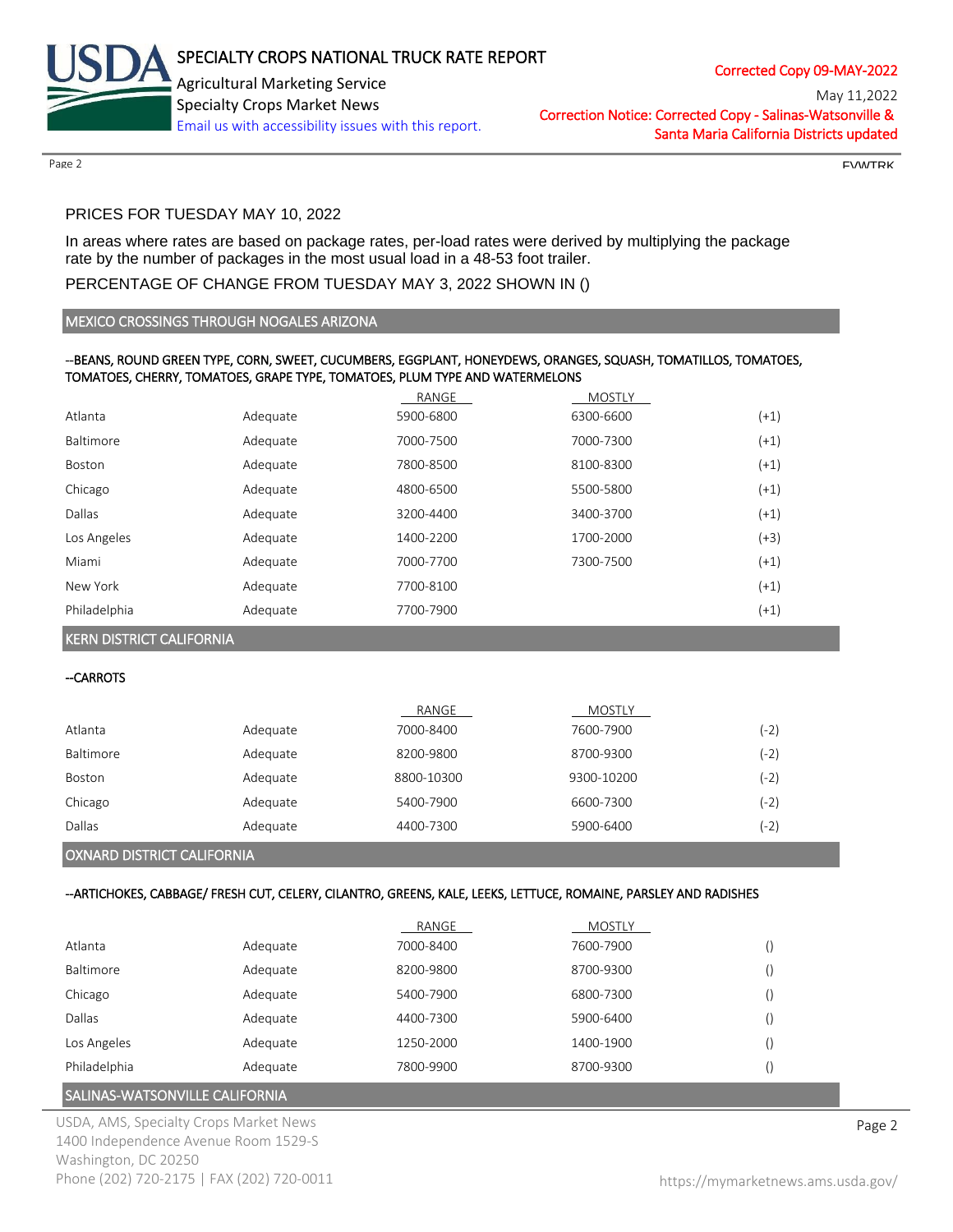

May 11,2022

Correction Notice: Corrected Copy - Salinas-Watsonville & Santa Maria California Districts updated

 $P$ age 3 FVWTRK  $\blacksquare$ 

--ANISE, BOK CHOY, BROCCOLI, BRUSSELS SPROUTS, CABBAGE, CAULIFLOWER, CHINESE CABBAGE, CILANTRO, ENDIVE, ESCAROLE, GREENS, KALE, LEEKS, LETTUCE, BOSTON, LETTUCE, GREEN LEAF, LETTUCE, ICEBERG, LETTUCE, RED LEAF, LETTUCE, ROMAINE, PARSLEY, RADISHES AND SPINACH

|             |          | RANGE      | <b>MOSTLY</b> |  |
|-------------|----------|------------|---------------|--|
| Atlanta     | Adequate | 6800-8200  | 7400-7700     |  |
| Boston      | Adequate | 8600-10100 | 9100-9700     |  |
| Chicago     | Adequate | 5200-7700  | 6400-7100     |  |
| Dallas      | Adequate | 4200-7100  | 5700-6300     |  |
| Los Angeles | Adequate | 1050-1800  | 1200-1700     |  |
| Miami       | Adequate | 8000-10200 | 9100-9700     |  |
| New York    | Adequate | 8500-9800  | 8900-9400     |  |
| Seattle     | Adequate | 4200-5600  | 4400-5400     |  |
|             |          |            |               |  |

SANTA MARIA CALIFORNIA

#### --ANISE, BOK CHOY, BROCCOLI, BRUSSELS SPROUTS, CABBAGE, CAULIFLOWER, CELERY, CHINESE CABBAGE, CILANTRO, ENDIVE, ESCAROLE, GREENS, KALE, LEEKS, LETTUCE, GREEN LEAF, LETTUCE, ICEBERG, LETTUCE, RED LEAF, LETTUCE, ROMAINE, PARSLEY, RADISHES AND SPINACH

|                  |          | RANGE      | <b>MOSTLY</b> |  |
|------------------|----------|------------|---------------|--|
| Atlanta          | Adequate | 7000-8400  | 7600-7900     |  |
| <b>Baltimore</b> | Adequate | 8200-9800  | 8700-9300     |  |
| Boston           | Adequate | 8600-10100 | 9100-9700     |  |
| Chicago          | Adequate | 5400-7900  | 6800-7300     |  |
| Dallas           | Adequate | 4400-7300  | 5900-6400     |  |
| Miami            | Adequate | 8200-10200 | 9100-9800     |  |
| New York         | Adequate | 8700-10000 | 9100-9600     |  |
| Philadelphia     | Adequate | 8200-9800  | 8700-9300     |  |

# SOUTH DISTRICT CALIFORNIA

#### --AVOCADOS, GRAPEFRUIT, LEMONS AND ORANGES

|           |                                 | RANGE     | <b>MOSTLY</b> |        |  |  |
|-----------|---------------------------------|-----------|---------------|--------|--|--|
| Atlanta   | Adequate                        | 7000-8000 | 7300-7800     | $(-2)$ |  |  |
| Baltimore | Adequate                        | 8200-9200 | 8500-9100     | $(-3)$ |  |  |
| Boston    | Adequate                        | 8600-9800 | 9300-9800     | $(-2)$ |  |  |
| Chicago   | Adequate                        | 6300-7400 | 6400-7100     | (0)    |  |  |
| Dallas    | Adequate                        | 5500-6700 | 5800-6500     | $(-1)$ |  |  |
| Miami     | Adequate                        | 8600-9800 | 9200-9800     | (0)    |  |  |
| New York  | Adequate                        | 8500-9600 | 8800-9400     | $(-1)$ |  |  |
| Seattle   | Adequate                        | 5700-6500 | 5900-6300     | (0)    |  |  |
|           | <b>SAN LUIS VALLEY COLORADO</b> |           |               |        |  |  |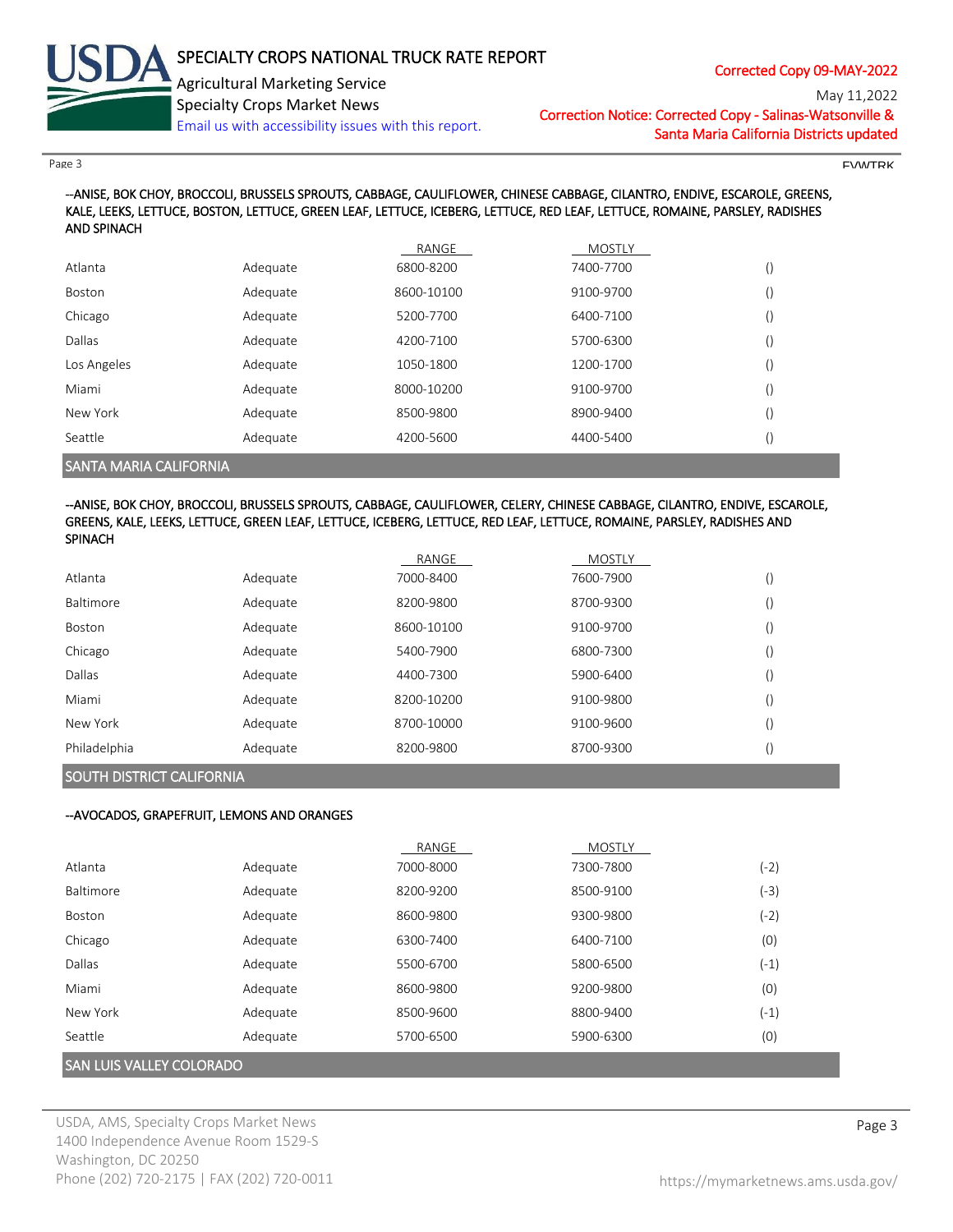

# SPECIALTY CROPS NATIONAL TRUCK RATE REPORT

Corrected Copy 09-MAY-2022

May 11,2022

Specialty Crops Market News [Email us with accessibility issues with this report.](mailto:mars@ams.usda.gov?subject=508%20Inquiry/Report)

Correction Notice: Corrected Copy - Salinas-Watsonville & Santa Maria California Districts updated

| Page 4<br>--POTATOES             |                 |           |                                                                                                                         |  |
|----------------------------------|-----------------|-----------|-------------------------------------------------------------------------------------------------------------------------|--|
|                                  |                 | RANGE     | <b>MOSTLY</b>                                                                                                           |  |
| Atlanta                          | Adequate        | 4500-4950 | (0)                                                                                                                     |  |
| Dallas                           | Adequate        | 2250-2475 | (0)                                                                                                                     |  |
| New York                         | Slight Shortage | 6300-6750 | (0)                                                                                                                     |  |
| Philadelphia                     | Slight Shortage | 6300-6750 | (0)                                                                                                                     |  |
| <b>CENTRAL AND SOUTH FLORIDA</b> |                 |           |                                                                                                                         |  |
|                                  |                 |           |                                                                                                                         |  |
|                                  |                 |           | --CANTALOUPES, CORN, SWEET, CUCUMBERS, EGGPLANT, OKRA, PEPPERS, BELL TYPE, PEPPERS, OTHER, SQUASH, YELLOW STRAIGHTNECK, |  |
|                                  |                 |           | SQUASH, ZUCCHINI, TOMATOES, CHERRY, TOMATOES, GRAPE TYPE, TOMATOES, PLUM TYPE AND WATERMELONS                           |  |

|                     |                 | RANGE     | <b>MOSTLY</b> |                  |  |
|---------------------|-----------------|-----------|---------------|------------------|--|
| Atlanta             | Slight Shortage | 1800-2000 |               | $\left( \right)$ |  |
| Baltimore           | Slight Shortage | 3000-3800 |               | $\left( \right)$ |  |
| Boston              | Slight Shortage | 5000-5500 |               | $\left( \right)$ |  |
| Chicago             | Slight Shortage | 3500-4000 |               | $\left( \right)$ |  |
| New York            | Slight Shortage | 4200-5300 |               | $\left( \right)$ |  |
| Philadelphia        | Slight Shortage | 3400-4000 |               | $\left( \right)$ |  |
| <b>FLORIDA</b>      |                 |           |               |                  |  |
| $-$ <b>DOTATOES</b> |                 |           |               |                  |  |

| טטראו שר     |          |           |               |     |
|--------------|----------|-----------|---------------|-----|
|              |          | RANGE     | <b>MOSTLY</b> |     |
| Atlanta      | Adequate | 1200-1400 |               | (0) |
| Miami        | Adequate | 800-900   |               | (0) |
| New York     | Adequate | 4000-4200 |               | (0) |
| Philadelphia | Adequate | 3700-3800 |               | (0) |

### --BEANS, ROUND GREEN TYPE, CABBAGE, CARROTS, CUCUMBERS, GREENS AND SQUASH

|                                 |                 | RANGE     | <b>MOSTLY</b> |    |
|---------------------------------|-----------------|-----------|---------------|----|
| Atlanta                         | Adequate        | 800-1000  |               | () |
| Baltimore                       | Slight Shortage | 3000-3800 |               |    |
| Boston                          | Slight Shortage | 5500-6500 | 6000-6500     |    |
| New York                        | Slight Shortage | 5500-6200 | 5800-6000     |    |
| Philadelphia                    | Slight Shortage | 5500-6000 |               |    |
| <b>VIDALIA DISTRICT GEORGIA</b> |                 |           |               |    |

## --ONIONS, DRY

GEORGIA

|         |          | RANGE    | <b>MOSTLY</b> |   |
|---------|----------|----------|---------------|---|
| Atlanta | Adeauate | 900-1800 | 1400-1400     | 0 |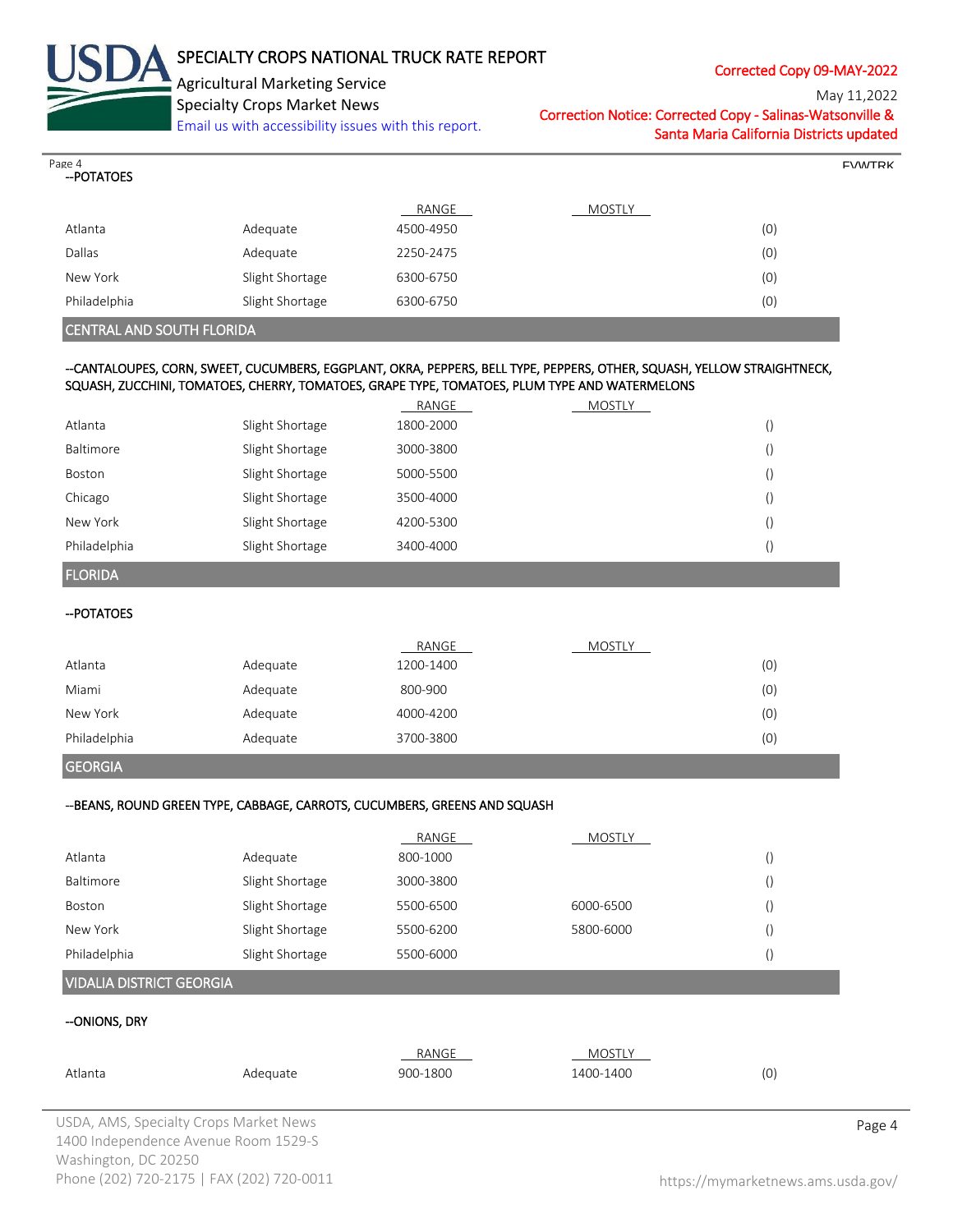| USDA SPECIALTY CROPS NATIONAL         |
|---------------------------------------|
| <b>Agricultural Marketing Service</b> |
| <b>Specialty Crops Market News</b>    |
| Email us with accordibility iccuse w  |

# SPECIALTY CROPS NATIONAL TRUCK RATE REPORT

Corrected Copy 09-MAY-2022

 $M<sub>2</sub>$  11,2022

|                                | <b>Specialty Crops Market News</b><br>Email us with accessibility issues with this report. |                    | Correction Notice: Corrected Copy - Salinas-Watsonville & | Santa Maria California Districts updated | Nay 11,2022   |
|--------------------------------|--------------------------------------------------------------------------------------------|--------------------|-----------------------------------------------------------|------------------------------------------|---------------|
| Page 5<br>Baltimore            | Adequate                                                                                   | 2500-3700          | 3300-3700                                                 | (0)                                      | <b>FVWTRK</b> |
| Boston                         | Adequate                                                                                   | 4000-6700          | 4000-5200                                                 | $(+2)$                                   |               |
| Chicago                        | Adequate                                                                                   | 2700-4500          | 2700-3100                                                 | $(+5)$                                   |               |
| Dallas                         | Adequate                                                                                   | 3000-3500          |                                                           | (0)                                      |               |
| Los Angeles                    | Adequate                                                                                   | 4500-5800          |                                                           | (0)                                      |               |
| Miami                          | Adequate                                                                                   | 1800-3000          |                                                           | (0)                                      |               |
| New York                       | Adequate                                                                                   | 3500-6700          | 3800-4700                                                 | $(-8)$                                   |               |
| Philadelphia                   | Adequate                                                                                   | 3000-4000          | 3500-4000                                                 | (0)                                      |               |
|                                | UPPER VALLEY, TWIN FALLS-BURLEY DISTRICT IDAHO                                             |                    |                                                           |                                          |               |
| -- POTATOES                    |                                                                                            |                    |                                                           |                                          |               |
|                                |                                                                                            | RANGE              | <b>MOSTLY</b>                                             |                                          |               |
| Atlanta                        | Adequate                                                                                   | 6000-7250          |                                                           | (0)                                      |               |
| Baltimore                      | Adequate                                                                                   | 7800-8500          |                                                           | (0)                                      |               |
| Boston                         | Adequate                                                                                   | 8500-9500          |                                                           | (0)                                      |               |
| Chicago                        | Adequate                                                                                   | 4000-5500          |                                                           | (0)                                      |               |
| Dallas                         | Adequate                                                                                   | 4000-5500          |                                                           | (0)                                      |               |
| Los Angeles                    | Adequate                                                                                   | 2125-3200          |                                                           | (0)                                      |               |
| Miami                          | Adequate                                                                                   | 8000-9500          |                                                           | (0)                                      |               |
| New York                       | Adequate                                                                                   | 8000-9000          |                                                           | (0)                                      |               |
| Philadelphia                   | Adequate                                                                                   | 8000-9000          |                                                           | (0)                                      |               |
| <b>LOUISIANA</b>               |                                                                                            |                    |                                                           |                                          |               |
| --SWEET POTATOES               |                                                                                            |                    |                                                           |                                          |               |
|                                |                                                                                            | RANGE              | <b>MOSTLY</b>                                             |                                          |               |
| Boston                         | Adequate                                                                                   | 6000-6400          |                                                           | (0)                                      |               |
| New York<br><b>MISSISSIPPI</b> | Adequate                                                                                   | 5600-6200          | 6000-6000                                                 | (0)                                      |               |
| --SWEET POTATOES               |                                                                                            |                    |                                                           |                                          |               |
|                                |                                                                                            | RANGE              | <b>MOSTLY</b>                                             |                                          |               |
| Atlanta                        | Adequate                                                                                   | 1600-1800          |                                                           | (0)                                      |               |
| Chicago                        | Adequate                                                                                   | 2000-2800          | 2400-2800                                                 | (0)                                      |               |
| <b>NEW YORK</b>                |                                                                                            |                    |                                                           |                                          |               |
| -- APPLES                      |                                                                                            |                    |                                                           |                                          |               |
| Atlanta                        | Adequate                                                                                   | RANGE<br>5500-6500 | <b>MOSTLY</b>                                             | (0)                                      |               |

Baltimore Adequate 3000-4000 (0)

USDA, AMS, Specialty Crops Market News **Page 5** 1400 Independence Avenue Room 1529-S Washington, DC 20250 Phone (202) 720-2175 | FAX (202) 720-0011 <https://mymarketnews.ams.usda.gov/>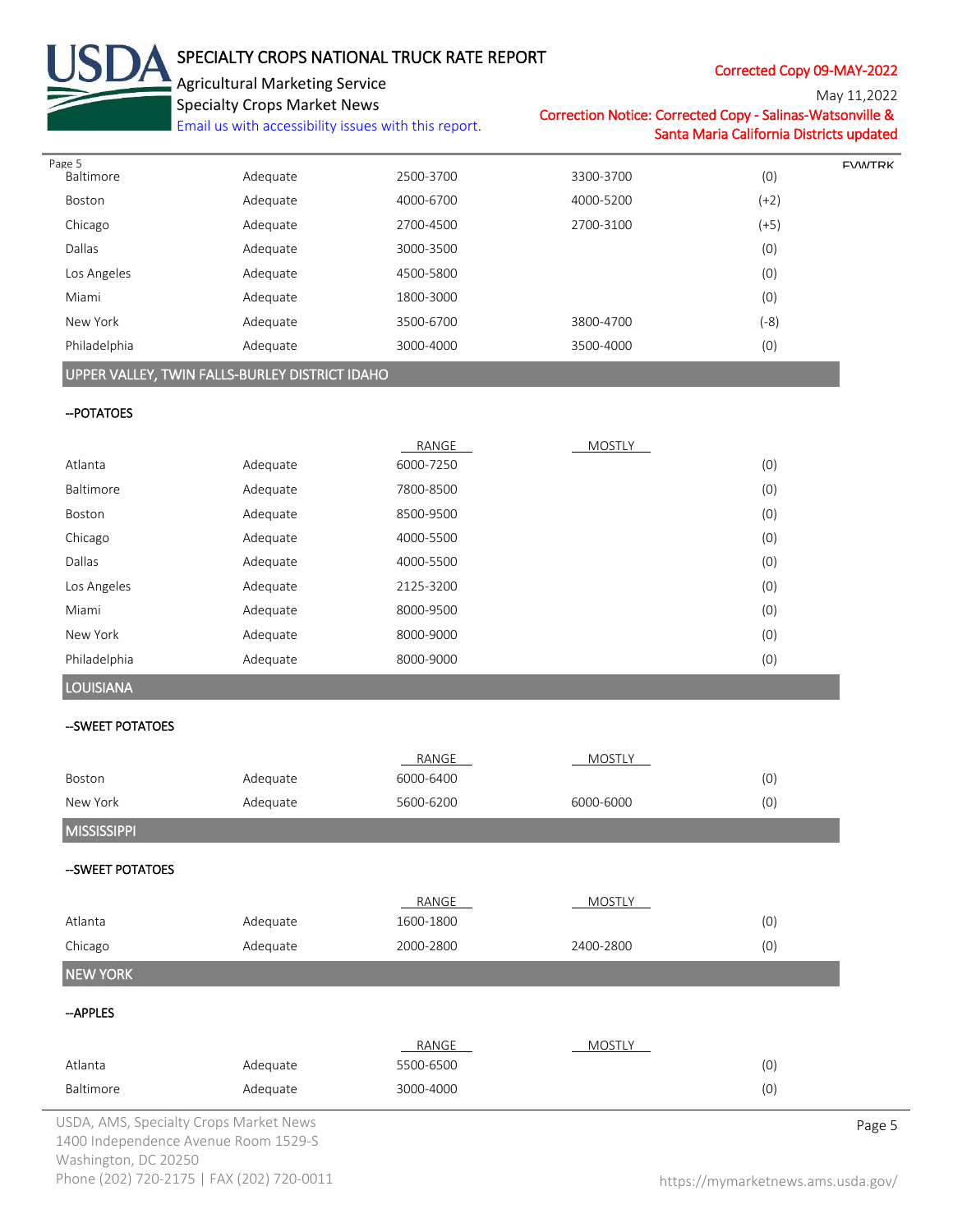|                               | SPECIALTY CROPS NATIONAL TRUCK RATE REPORT<br><b>Agricultural Marketing Service</b><br><b>Specialty Crops Market News</b><br>Email us with accessibility issues with this report. |           | Correction Notice: Corrected Copy - Salinas-Watsonville &                                                                                                                                                                                  | Corrected Copy 09-MAY-2022<br>Santa Maria California Districts updated | May 11,2022   |
|-------------------------------|-----------------------------------------------------------------------------------------------------------------------------------------------------------------------------------|-----------|--------------------------------------------------------------------------------------------------------------------------------------------------------------------------------------------------------------------------------------------|------------------------------------------------------------------------|---------------|
| Page 6<br>Boston              | Adequate                                                                                                                                                                          | 2000-4000 | 3000-3800                                                                                                                                                                                                                                  | (0)                                                                    | <b>FVWTRK</b> |
| Miami                         | Adequate                                                                                                                                                                          | 6000-7000 |                                                                                                                                                                                                                                            | (0)                                                                    |               |
| New York                      | Adequate                                                                                                                                                                          | 3000-3500 | 3300-3500                                                                                                                                                                                                                                  | (0)                                                                    |               |
| Philadelphia                  | Adequate                                                                                                                                                                          | 2000-5000 | 3000-3500                                                                                                                                                                                                                                  | (0)                                                                    |               |
| <b>EASTERN NORTH CAROLINA</b> |                                                                                                                                                                                   |           |                                                                                                                                                                                                                                            |                                                                        |               |
| --SWEET POTATOES              |                                                                                                                                                                                   |           |                                                                                                                                                                                                                                            |                                                                        |               |
|                               |                                                                                                                                                                                   | RANGE     | MOSTLY                                                                                                                                                                                                                                     |                                                                        |               |
| Atlanta                       | Shortage                                                                                                                                                                          | 2800-2800 |                                                                                                                                                                                                                                            | (0)                                                                    |               |
| Baltimore                     | Shortage                                                                                                                                                                          | 2000-2200 |                                                                                                                                                                                                                                            | (0)                                                                    |               |
| Boston                        | Shortage                                                                                                                                                                          | 4000-5000 |                                                                                                                                                                                                                                            | (0)                                                                    |               |
| Chicago                       | Shortage                                                                                                                                                                          | 5000-5000 |                                                                                                                                                                                                                                            | (0)                                                                    |               |
| Miami                         | Shortage                                                                                                                                                                          | 4000-4000 |                                                                                                                                                                                                                                            | (0)                                                                    |               |
| New York                      | Shortage                                                                                                                                                                          | 2800-3000 |                                                                                                                                                                                                                                            | (0)                                                                    |               |
| Philadelphia                  | Shortage                                                                                                                                                                          | 2200-2500 |                                                                                                                                                                                                                                            | (0)                                                                    |               |
| --ONIONS, DRY                 |                                                                                                                                                                                   | RANGE     | MOSTLY                                                                                                                                                                                                                                     |                                                                        |               |
| Boston                        | Adequate                                                                                                                                                                          | 8000-8300 |                                                                                                                                                                                                                                            | (0)                                                                    |               |
| New York                      | Adequate                                                                                                                                                                          | 7800-8000 |                                                                                                                                                                                                                                            | (0)                                                                    |               |
| Philadelphia                  | Adequate                                                                                                                                                                          | 6900-7500 |                                                                                                                                                                                                                                            | (0)                                                                    |               |
|                               | MEXICO CROSSINGS THROUGH SOUTH TEXAS<br>TOMATOES, TOMATOES, GRAPE TYPE, TOMATOES, PLUM TYPE AND WATERMELONS                                                                       |           | --BROCCOLI, CARROTS, CHAYOTE, CILANTRO, CUCUMBERS, GRAPEFRUIT, LIMES, MANGOES, ORANGES, PAPAYA, PEPPERS, ANAHEIM,<br>PEPPERS, BELL TYPE, PEPPERS, HABANERO, PEPPERS, JALAPENO, PEPPERS, POBLANO, PEPPERS, SERRANO, PINEAPPLES, TOMATILLOS, |                                                                        |               |
|                               |                                                                                                                                                                                   | RANGE     | <b>MOSTLY</b>                                                                                                                                                                                                                              |                                                                        |               |
| Atlanta                       | Slight Surplus                                                                                                                                                                    | 4200-4800 | 4200-4600                                                                                                                                                                                                                                  | $(-8)$                                                                 |               |
| Baltimore                     | Slight Surplus                                                                                                                                                                    | 6200-7000 | 6200-6800                                                                                                                                                                                                                                  | (0)                                                                    |               |
| Boston                        | Slight Surplus                                                                                                                                                                    | 6800-7400 | 6800-7200                                                                                                                                                                                                                                  | $(-1)$                                                                 |               |
| Chicago                       | Slight Surplus                                                                                                                                                                    | 4000-4800 | 4000-4500                                                                                                                                                                                                                                  | $(-10)$                                                                |               |
| Dallas                        | Slight Surplus                                                                                                                                                                    | 2000-2400 | 2000-2200                                                                                                                                                                                                                                  | (0)                                                                    |               |
| Los Angeles                   | Slight Surplus                                                                                                                                                                    | 3800-4300 | 3800-4200                                                                                                                                                                                                                                  | (0)                                                                    |               |
| Miami                         | Slight Surplus                                                                                                                                                                    | 4600-5000 | 4600-4900                                                                                                                                                                                                                                  | $(-1)$                                                                 |               |
| New York                      | Slight Surplus                                                                                                                                                                    | 6800-7600 | 6800-7300                                                                                                                                                                                                                                  | (0)                                                                    |               |
|                               |                                                                                                                                                                                   |           |                                                                                                                                                                                                                                            |                                                                        |               |
| Philadelphia                  | Slight Surplus                                                                                                                                                                    | 6400-7000 | 6400-6800                                                                                                                                                                                                                                  | $(-3)$                                                                 |               |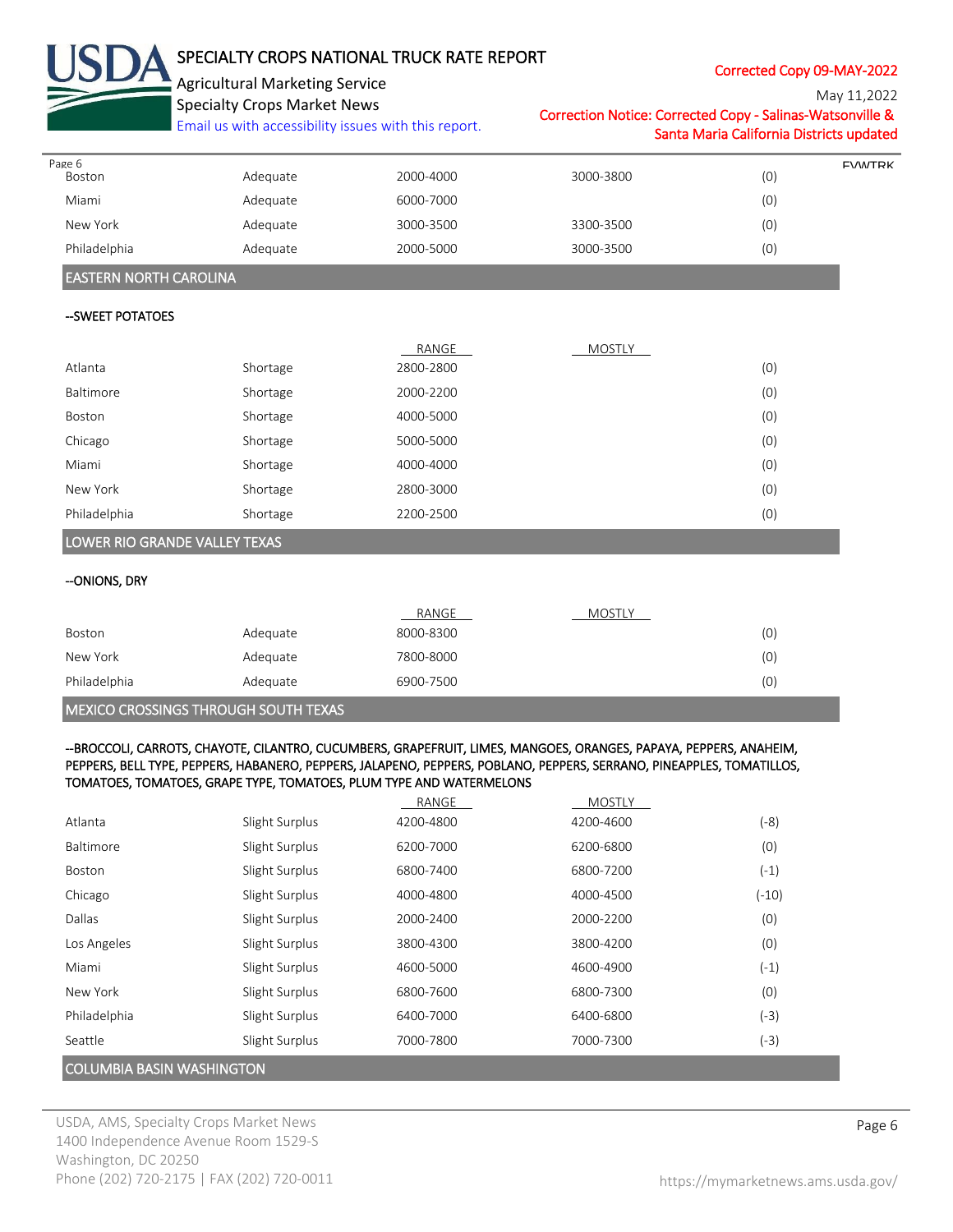

# SPECIALTY CROPS NATIONAL TRUCK RATE REPORT

Corrected Copy 09-MAY-2022

May 11,2022

Specialty Crops Market News [Email us with accessibility issues with this report.](mailto:mars@ams.usda.gov?subject=508%20Inquiry/Report) Correction Notice: Corrected Copy - Salinas-Watsonville & Santa Maria California Districts updated

| Page 7<br>-- POTATOES          |                                                 |             |               |                  | <b>FVANTRK</b> |
|--------------------------------|-------------------------------------------------|-------------|---------------|------------------|----------------|
|                                |                                                 | RANGE       | <b>MOSTLY</b> |                  |                |
| Atlanta                        | Adequate                                        | 8300-9000   |               | $\left( \right)$ |                |
| Dallas                         | Adequate                                        | 6500-7500   |               | $\left(\right)$  |                |
| Los Angeles                    | Adequate                                        | 3200-3500   |               | $\left( \right)$ |                |
| Miami                          | Adequate                                        | 9800-11500  |               | $\left(\right)$  |                |
| New York                       | Adequate                                        | 10800-11500 |               | $\left( \right)$ |                |
|                                | YAKIMA VALLEY AND WENATCHEE DISTRICT WASHINGTON |             |               |                  |                |
| -- APPLES, ASPARAGUS AND PEARS |                                                 |             |               |                  |                |
|                                |                                                 |             |               |                  |                |
|                                |                                                 | RANGE       | <b>MOSTLY</b> |                  |                |
| Atlanta                        | Adequate                                        | 7800-8800   | 8200-8800     | $\left( \right)$ |                |
| $D = 14$                       | المنقص والمناهية                                | 00000000    | 0300.0000     | $\sqrt{2}$       |                |

| Baltimore    | Adequate | 8000-9800  | 8200-9000  | $\left( \right)$ |
|--------------|----------|------------|------------|------------------|
| Boston       | Adequate | 8800-10500 | 9300-10500 | $\left( \right)$ |
| Chicago      | Adequate | 6200-7500  | 6300-6900  | $\left( \right)$ |
| Dallas       | Adequate | 5800-7500  | 6200-7000  | $\left( \right)$ |
| Los Angeles  | Adequate | 2200-3000  | 2500-3000  | $\left( \right)$ |
| Miami        | Adequate | 9700-10500 |            | $\left( \right)$ |
| New York     | Adequate | 8400-10300 | 8400-9200  | $\left( \right)$ |
| Philadelphia | Adequate | 8000-10000 | 8200-9100  | $\left( \right)$ |
| Seattle      | Adequate | 1000-1400  | 1100-1300  | $\left( \right)$ |

CENTRAL WISCONSIN

#### --POTATOES

|              |          | RANGE     | <b>MOSTLY</b> |     |
|--------------|----------|-----------|---------------|-----|
| Atlanta      | Adequate | 4675-5525 | 5000-5525     | (0) |
| Baltimore    | Adequate | 4250-5200 |               | (0) |
| Boston       | Adequate | 5100-6000 |               | (0) |
| Chicago      | Adequate | 1200-1913 | 1488-1913     | (0) |
| Miami        | Adequate | 6000-6800 |               | (0) |
| New York     | Adequate | 5100-5950 | 5100-5500     | (0) |
| Philadelphia | Adequate | 4250-5200 | 5100-5200     | (0) |